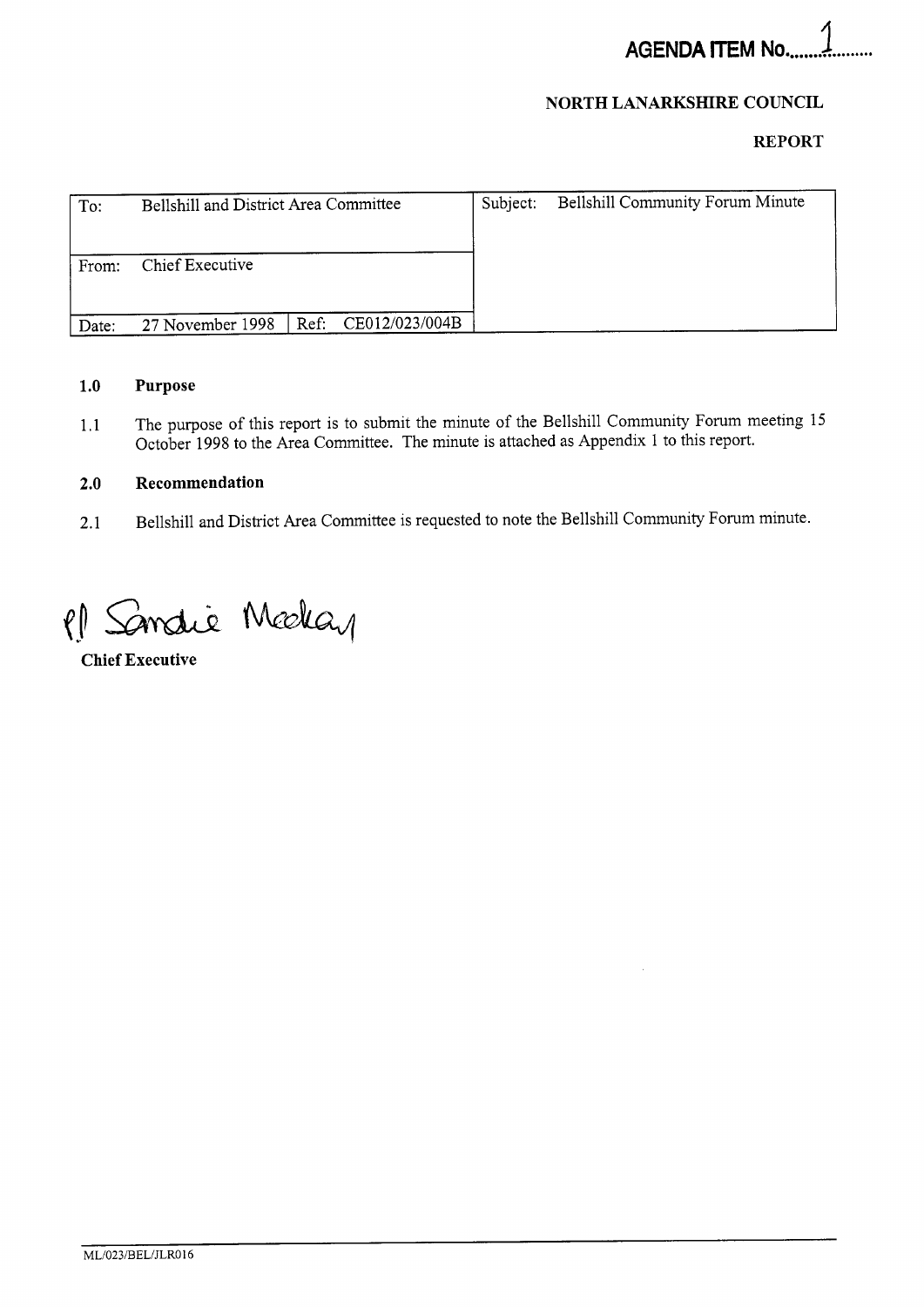## **MINUTE OF MEETING OF BELLSHILLCOMMUNITY FORUM HELD IN BELLSHILL ACADEMY ON THURSDAY 15 OCTOBER 1998**

- **PRESENT:** J Gardiner, Community councils' representative; **S** Toyer, Women's groups' representative; I Wotherspoon, East area representative; C Kennedy, East area representative; and, J McLellan, East area representative.
- **IN ATTENDANCE:** J Lees, Chief Executive's Department.

| <b>APOLOGIES:</b> | T Leggat;        | E Davidson;           |
|-------------------|------------------|-----------------------|
|                   | W Foy;           | M Hendry;             |
|                   | D Robertson;     | J Gilmour;            |
|                   | K MacPhee;       | Councillor K McKeown; |
|                   | C Crawford; and, | G Holland.            |

#### **WELCOME AND INTRODUCTION**   $1)$

Miss Lees opened the meeting, welcomed those present and thanked everyone for attending. Given that this was the first meeting attended by Mrs Wotherspoon, Mrs Kennedy and Mr McLellan, founder Forum members introduced themselves and Miss Lees explained the background and aims of the Community Forum in some detail.

#### **APPROVAL OF MINUTE OF MEETING OF 27 AUGUST 1998**   $2)$

The minute was proposed as correct by Ms Toyer and seconded by Mr Gardiner.

#### **MATTERS ARISING FROM MINUTE**   $3)$

### **i) Database of Bellshill Community Organisations**

It was agreed to defer this item to the end of the meeting.

### **ii) Public Footpath: Cairnlea Gardens to Sapphire Road**

Miss Lees circulated a briefing note prepared by the Planning and Development Department and outlining the reasons behind the closure of the former public footpath in Orbiston and the consultation undertaken by the Department prior to closure of the footpath. After discussion Forum members agreed that the path had been closed after adequate public consultation and it was agreed not to pursue this matter further.

#### **COMMUNITY FORUM MEMBERSHIP**   $4)$

Miss Lees advised the Forum that she had received three further Nominations from local people interested in serving on the Community Forum :

Ms Gladys Cunningham; Mrs Margaret Macdonald; and Ms Rosemary McCarey.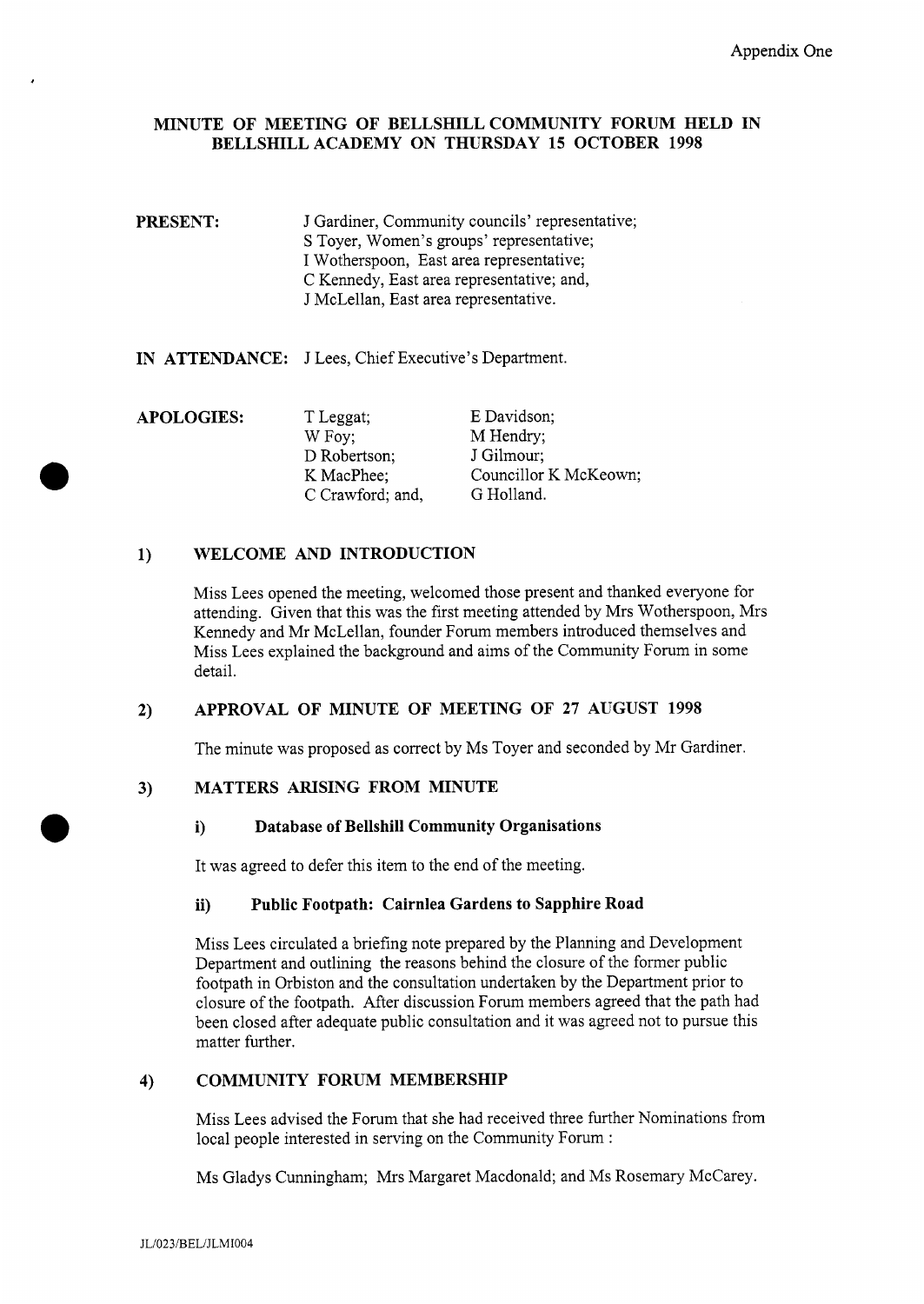Community Forum members agreed that all Nominees should be invited to join the Forum and Miss Lees agreed to contact them.

### **5) MINUTE OF BELLSHILL AREA COMMITTEE MEETING OF 10 SEPTEMBER 1998**

# **i) Area Committee Title**

,

*0* 

The Community Forum agreed to change its name to Bellshill and District Community Forum in recognition of a similar decision taken by the Area Committee. Therefater the Area Committee minute was noted.

#### $6)$ **INDICATION OF AGENDA ITEMS TO BE CONSIDERED BY AREA COMMITTEE**

The Community Forum noted those items likely to be considered by the Area Committee at its meeting on 29 October 1998.

### **7) NORTH LANARKSHIRE COUNCIL REVIEW OF DECENTRALISATION SCHEME**

Miss Lees informed the Forum that the Council was currently undertaking a review of its Decentralisation Scheme after its first year of operation. She advised that the Council would welcome comments from the Community Forum members on the progress to date in establishing the Community Forum and links with the Area Committee.

After discussion members agreed that they would wish to emphasise the following points:

- 1) The Community Forum had been successfully established with sufficient members to ensure its momentum and continued progress;
- $ii)$ It was recognised that there was an open invitation for the Community Forum members both to attend Area Committee meetings and participate in the disccussion on Agenda Items. Members highlighted that the Forum required greater publicity in order to bring it to the attention and knowledge of local people who could in turn use the Forum as a channel to bring issues and suggestions to the attention of the Council.
- iii) The Forum emphasised that effective and open consultation should be promoted between the Community Forum and Area Committee. In particular it was suggested that the Forum should have clear information on Council budgets and resources deployed within the Bellshill area to enable them to make informed and meaningful suggestions and recommendations.
- iv) Members agreed that the Community Forum should not be allowed to develop into merely a "talking shop" and it was recognised that the Forum will require to earn recognition and credibility within the wider community once it has proven its effectiveness and worth.